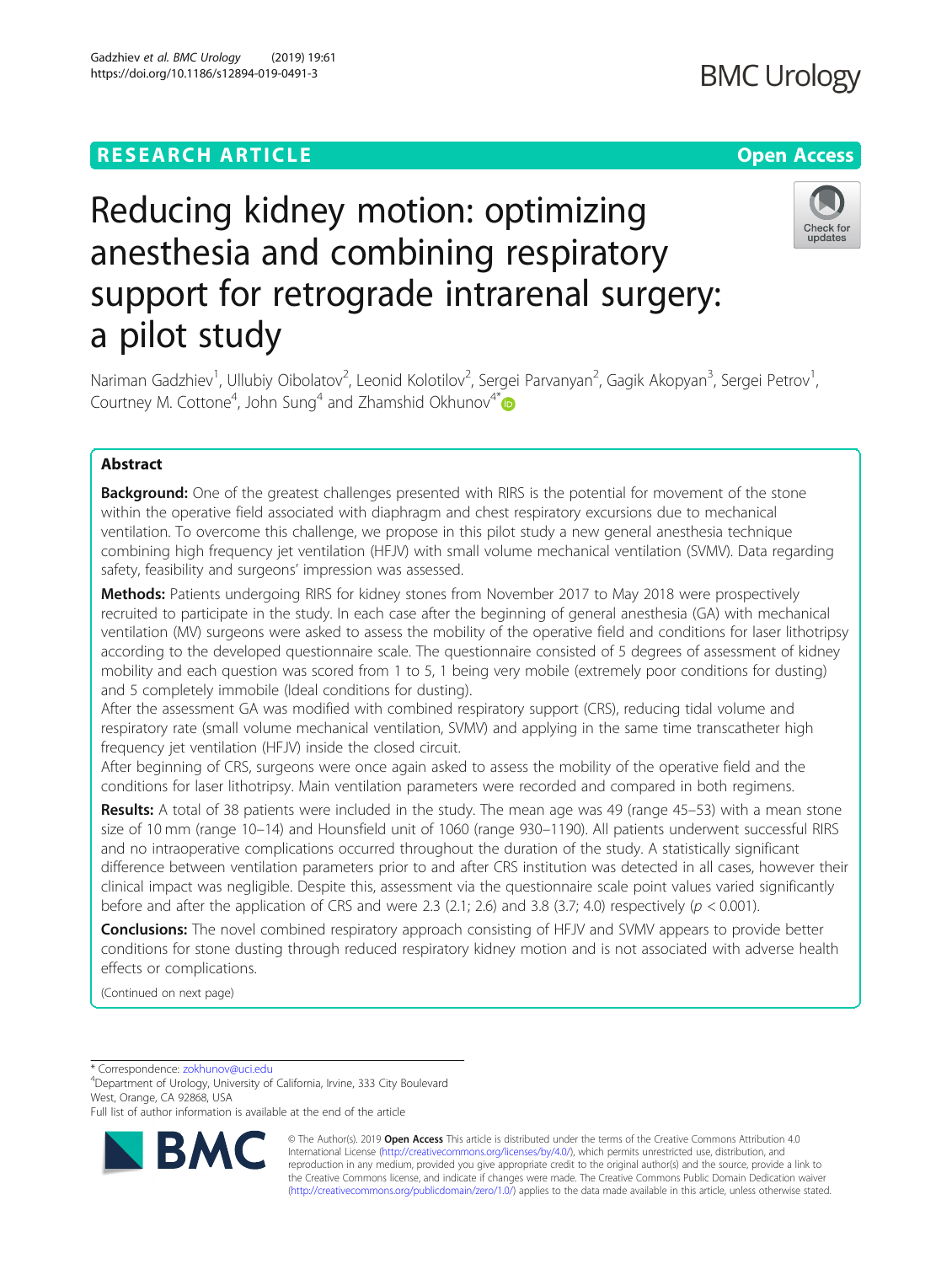#### (Continued from previous page)

Trial registration: [NCT03999255](https://bit.ly/2KW41Wc), date of registration: 25th June 2019 (retrospectively registered).

Keywords: General anesthesia (GA), Retrograde intrarenal surgery (RIRS), Mechanical ventilation (MV), Periodic apnea (PA), High frequency jet ventilation (HFJV), Shockwave lithotripsy (SWL), Urolithiasis, Nephrolithiasis, Combined respiratory support (CRS)

### Background

According to the currently established guidelines released by the European Association of Urology, retrograde intrarenal surgery (RIRS) via flexible ureterorenoscopy, is considered a well-established and effective procedure for the treatment of urolithiasis [[1](#page-5-0)]. RIRS is most typically performed under general anesthesia (GA) with mechanical ventilation (MV) assistance, though can also be conducted under spinal or epidural anesthesia [[2\]](#page-5-0).

Regardless of anesthesia method one of the greatest challenges presented with RIRS is the potential for movement of the stone within the operative field associated with diaphragm and chest respiratory excursions due to MV. To overcome this impediment, Emiliani and Traxer suggested a technique known as periodic apnea (PA) to allow for momentary respites in respirations to facilitate stone removal and to minimize stone movements during laser lithotripsy [\[3](#page-5-0)]. However, surgeons may hesitate to induce PA due to relevant concerns of inducing hypercapnea. To circumvent these concerns, high frequency jet ventilation (HFJV) during GA has been suggested [[4](#page-5-0)]. However, this method makes it impossible to use inhalational anesthetics and does not monitor end-tidal  $CO<sub>2</sub>$ levels nor the volume of exhaled air [[5\]](#page-5-0).

Thus, to provide stability of the operative field during RIRS, we propose a modified technique of GA, referred to as combined respiratory support (CRS). It implies HFJV with small volume mechanical ventilation (SVMV). The purpose of this study is to perform a pilot study to assess the safety and feasibility of this technique during RIRS.

#### Material and methods

After obtaining approval by the local ethics committee, we performed a prospective, single-center study in patients undergoing RIRS for renal stones from November of 2017 to May of 2018. Patients with kidneys stones with indications for RIRS, who were eligible to enroll in this study, were identified by the appropriate research personnel via diagnosis at an outpatient clinic visit. All patients provided written consent to participate in the study. Patients consented to publish the data obtained during the study. Thorough explanation of the study was provided to patients, after which all provided signed, informed consent. Patients with ASA class of greater than 3 and active urinary tract infection were excluded from the study. All procedures were performed by two experienced endourologists [[6\]](#page-5-0).

#### **Ouestionnaire**

The secondary outcome of the study was to implement a subjective questionnaire in order to assess surgeon's feedback on novel technique. The questionnaire consisted of 5 degrees of assessment of kidney mobility and each question was scored from 1 to 5, 1 being very mobile (extremely poor conditions for dusting), 2 being significantly mobile (unsatisfactory conditions for dusting), 3 being slightly mobile (satisfactory conditions for dusting), 4 almost immobile (good conditions for dusting) and 5 completely immobile (Ideal conditions for dusting) (Table 1). This was done in 2-step fashion in every patient and each patient served his own control: first, after the beginning of GA with MV in the mode of normal ventilation the questionnaire was implemented and surgeons were asked to assess the mobility of the operative field and the decency of conditions for laser lithotripsy. In addition to this assessment, anesthesia parameters including results of arterial blood gas analysis were recorded and evaluated in order to address safety concerns.

Second, novel CRS technique was then instituted and maintained throughout RIRS. Before lithotripsy itself surgeons were once again asked to assess the mobility of the operative field and conditions for laser lithotripsy according to the previously mentioned questionnaire. Monitoring of end-tidal carbon dioxide (EtCO2) level was carried out by intermittent capnography. Besides main anesthesia parameters with results of arterial blood gas analysis were recorded at the end of lithotripsy while on CRS for later comparison.

Table 1 Developed questionnaire scale assessing the mobility and conditions of the operative field

| Classification       | Description                           | Value    |  |
|----------------------|---------------------------------------|----------|--|
| Very Mobile          | Extremely poor conditions for dusting | 1 point  |  |
| Significantly Mobile | Unsatisfactory conditions for dusting | 2 points |  |
| Slightly Mobile      | Satisfactory conditions for dusting   | 3 points |  |
| Almost Immobile      | Good conditions for dusting           | 4 points |  |
| Completely Immobile  | Excellent conditions for dusting      | 5 points |  |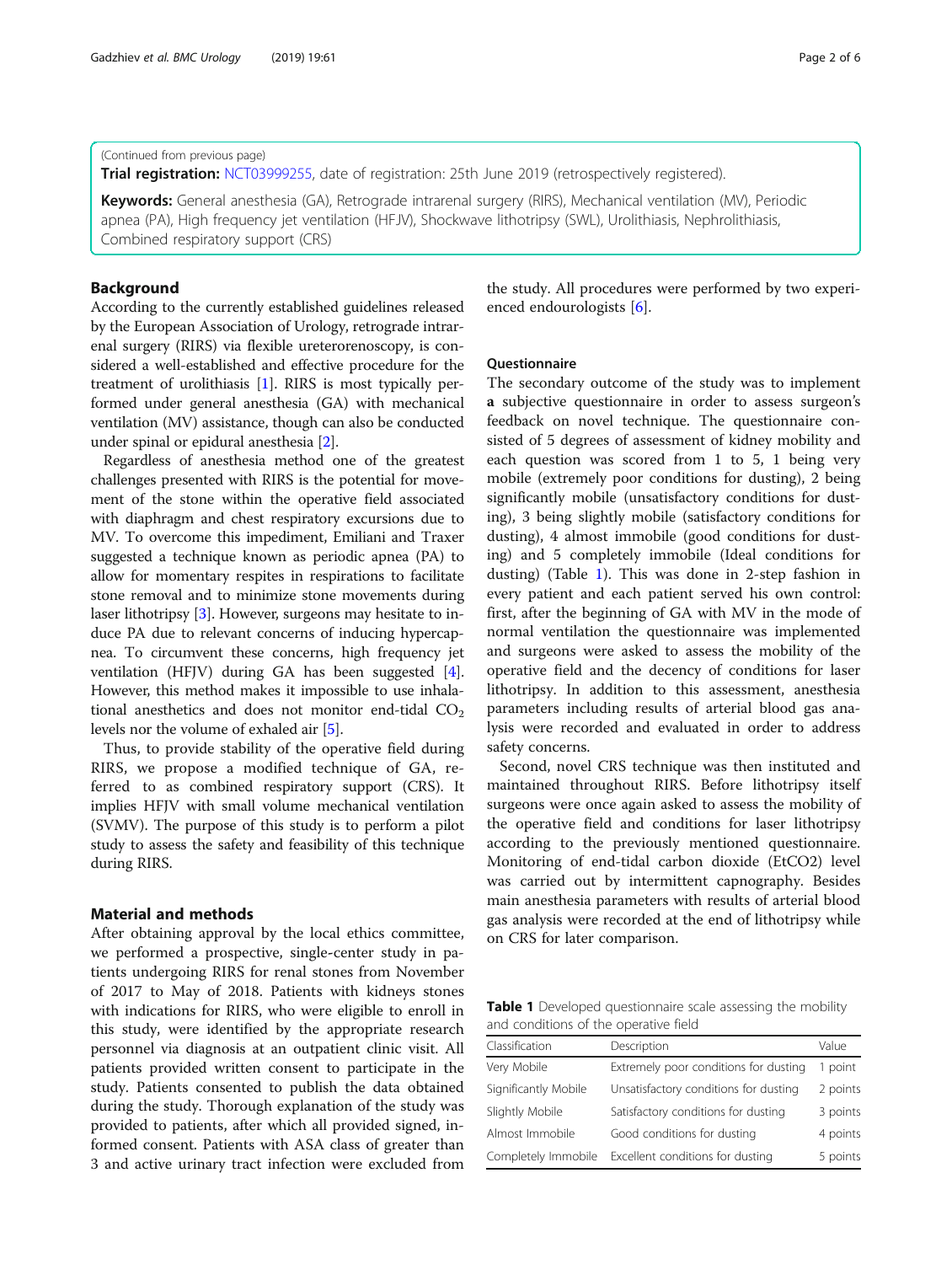#### CRS technique

The concentration of Sevoflurane was increased from 1.4–2.6 vol% to 8 vol%. The following changes were then made to alter ventilation patterns: the tidal volume (Vt) (6–8 ml/kg IBW) and the respiratory rate (8–15 per minute) (RR) were decreased by 2–3 times, the ratio of inhalation to exhalation (I:E) was increased from 1:2 to 1:3, the fraction of inspired oxygen  $(FiO<sub>2</sub>)$  was decreased from 40 to 21% in the fresh gas flow (FGF) of 1.0 l/min. Transcatheter HFJV through tracheal tube was initiated with a ZisLINEJV-100 high frequency respirator (Triton-Electronics, Russia) with a respiratory cycle frequency (RCF) of 300 per minute,  $I: E = 1:3$ ,  $FiO<sub>2</sub> = 1.0$  and working pressure (WP) 0.3–0.6 bar. Depth of anesthesia was measured by BIS Monitor (Covidien AG, Zurich, Switzerland).

#### Surgical technique

RIRS was performed with the patient in the lithotomy position with 7.5 Flex  $X^2$  ureteroscope (Karl Storz, Tuttlingen, Germany). Lithotripsy was performed with a holmium laser using 270 μm fibers at 0.3–0.5 J and 20–40 Hz (VersaPulse® PowerSuite™ 100 W) with patient under CRS. Dusting technique was utilized in all patients. A fragment was deliberately left to be extracted for stone analysis. Ureteral access sheath was used in 2 cases (stone size 14 mm).

#### Statistical analysis

Nonparametric resampling, permutation and randomization procedures (bootstrap and Monte Carlo) were applied for the statistical data analysis using software PAST [[7](#page-5-0)]. Statistical significance of the observed effects was tested by p-values and confidence intervals (CIs). Threshold of 0.001 was considered as a critical significance level. For the expression of the clinical importance of findings, and their unification the so-called "standardized effect size" was used.

#### Results

A total of 38 patients were enrolled in the study with a mean age of 49 years (range 45–53). Mean body mass index was  $27 \text{ kg/m}^2$  (range  $25-28$ ). Mean ASA score was 2 (range 1–3). Mean stone size was 10 mm (range 10–14). Mean stone density was 1060 (range 930–1190). All cases were successful. Mean duration of RIRS was 26 min (range 20–32). Stone free rate in the study confirmed by ultrasound and KUB at 8 weeks was 86% (Table 2).

A statistically significant difference between ventilation parameters prior and after CRS institution was detected in all cases (Table [3\)](#page-3-0). End-tidal  $CO<sub>2</sub>$  with CRS implementation was  $_{40}$  42  $_{43}$  mmHg during RIRS which is in the range of normocapnia. No intraoperative complications occurred

#### Table 2 Patient and stone characteristics

| Feature                           | Mean (range)     |
|-----------------------------------|------------------|
| Sample size, n                    | 38               |
| Age, years                        | 49 (45; 53)      |
| Body mass index, kg/m2            | 27 (25; 28)      |
| ASA, scores                       | 2(1; 3)          |
| Maximum diameter of the stone, mm | 10(10; 14)       |
| Density of the stone, HU          | 1060 (930; 1190) |
| Stone location                    |                  |
| Upper calyx                       | 16               |
| Middle calyx                      | 11               |
| Lower calyx                       | 7                |
| Pyelus                            | $\overline{4}$   |
| Duration of RIRS, min             | 26 (14; 32)      |
| Stone free rate                   | 86%              |

for any patients throughout the duration of the study. There was statistical significance in surgeons' subjective questionnaire assessment points before and after the application of CRS 2.3 (2.1; 2.6) and 3.8 (3.7; 4.0)  $p < 0.0001$ , respectively (Table 2).

Surgeon's impression assessed with the proposed questionnaire scale demonstrated that CRS leads to extremely high improvement in the stability of operative field (Fig. [1\)](#page-3-0).

#### **Discussion**

Retrograde Intrarenal surgery is being increasingly used in renal stones. This is partly due to advancements in surgical and endoscopic technology. Although RIRS is less technically challenging then PCNL, laser lithotripsy can be challenging. Respiratory renal movement and proper laser settings are the two main contributing components of successful lithotripsy [[8\]](#page-5-0). In order to minimize kidney displacement due to respiratory motion, several methods have been previously suggested including high frequency ventilation [\[9\]](#page-5-0), PA [\[3](#page-5-0)], abdominal compression [\[10\]](#page-5-0), and general anesthesia with low ventilation [[11](#page-5-0)]. There have been many modifications suggested, but each technique has its own advantages and limitations.

Öberg and Sjöstrand were first to describe the HFJV in 1967 [[9\]](#page-5-0). Initially it was utilized in otolaryngology, bronchial and lung surgery [\[12](#page-5-0)]. In the past decade, an increasing interest in HFJV's advantages in keeping target organs relatively motionless during surgery to optimize surgical precision has grown. In regards to stone treatment, in 1988 Warner and colleagues were the first to demonstrate the potential benefits of HFJV for shock wave lithotripsy (SWL) and since then several studies have confirmed the benefits of HFJV in SWL [\[4,](#page-5-0) [13,](#page-5-0) [14](#page-5-0)].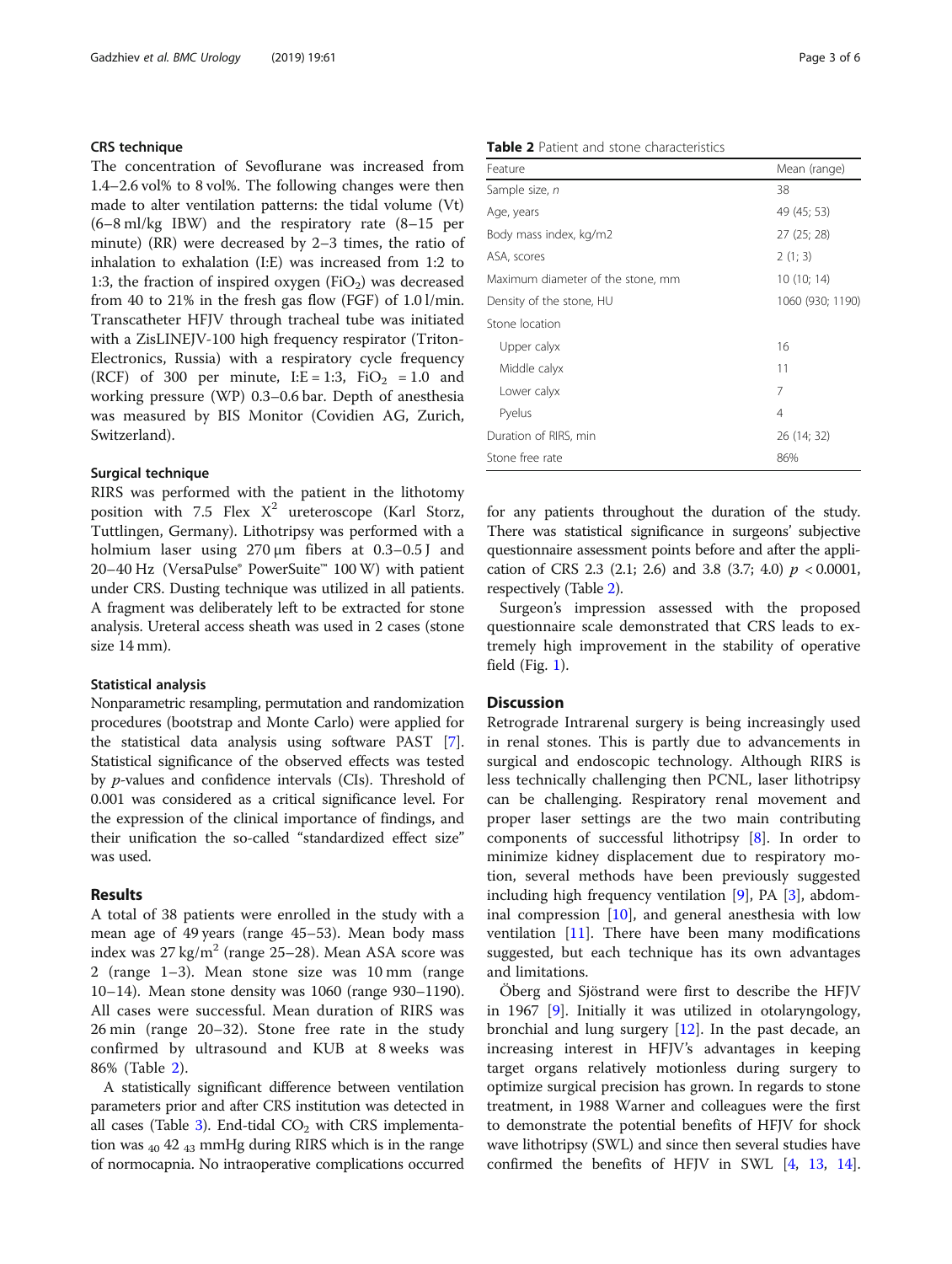| Features                       | Mean (95% CI)         |                     | Mean difference            | $p$ -value |
|--------------------------------|-----------------------|---------------------|----------------------------|------------|
|                                | Without CRS (Mb)      | With CRS (Ma)       | $(d = Ma - Mb)$ (95% CI)   |            |
| $V_F$ ( <i>l/min</i> )         | $6.1$ (5.8; 6.5)      | $9.3$ $(8.9; 9.7)$  | $3.2$ (2.6; 3.7)           | < 0.001    |
| $P_{\text{peak}}$ (cm $H_2O$ ) | 18.2 (17.5; 18.8)     | 19 (18; 20)         | $0.7$ $(0.4; 1.0)$         | < 0.001    |
| $P_{mean}$ (cm $H_2O$ )        | 7.9(7.7; 8.1)         | 6.7(6.5; 6.9)       | $-1.2$ ( $-1.4$ ; $-1.0$ ) | < 0.001    |
| SpO <sub>2</sub> (%)           | 98 (97; 99)           | 99 (98; 100)        | $1.0$ (0.2; 1.5)           | < 0.001    |
| $EtCO2$ (mm Hg)                | 36 (35; 37)           | 42 (40; 43)         | 6(4; 7)                    | < 0.001    |
| $PaO2$ (mm Hq)                 | 180 (170; 190)        | 320 (300; 340)      | 170 (160; 190)             | < 0.001    |
| $PaCO2$ (mm Hq)                | 39 (38; 40)           | 43 (41; 45)         | $4.0$ (0.4; 7.6)           | < 0.001    |
| $Fi_{Sev}$ (vol%)              | $2.2$ $(2.1; 2.3)$    | $7.3$ $(7.0; 7.6)$  | $5.1$ (4.9; 5.3)           | < 0.001    |
| $Et_{Sev}$ (vol%)              | 1.8(1.7; 2.0)         | $1.0$ (0.9; 1.1)    | $-0.8$ ( $-0.9; -0.7$ )    | < 0.001    |
| <b>MAC</b>                     | $0.91$ $(0.87; 0.95)$ | $0.52$ (0.48; 0.56) | $-0.39$ $(-0.44; -0.34)$   | < 0.001    |
| <b>BIS</b>                     | 44 (42; 47)           | 53 (49; 56)         | 9(5; 13)                   | < 0.001    |
| Points                         | $2.3$ $(2.1; 2.6)$    | $3.8$ $(3.7; 4.0)$  | 1.6(1.3; 1.8)              | < 0.001    |

<span id="page-3-0"></span>**Table 3** Ventilation parameters and points without and with CRS technique

Notations:  $CI$  – confidence intervals; Mb and Ma – mean values before and after the application of the CRS technique, respectively;  $d$  – mean difference

Popiolek et al. was the first to present high frequency positive pressure ventilation in RIRS during the 2017 World Congress of Endourology, demonstrating the true necessity of stabilization of the operative field [\[15\]](#page-5-0). However, while high frequency ventilation may facilitate quicker stone removal via the occurrence of less adverse stone movements, this method also makes it impossible to use inhalational anesthetics and does not monitor end-tidal  $CO<sub>2</sub>$  levels nor the volume of exhaled air [\[5](#page-5-0)]. Therefore in our opinion, high frequency ventilation remains a



suboptimal approach toward anesthesiological support during RIRS.

The periodic apnea technique has been presented as useful during RIRS to minimize adverse motion of target organs [[3\]](#page-5-0). This method uses preoxygenation with  $FiO<sub>2</sub>$ of 1.0, followed by a MV pause. The criterion for starting over the ventilation was the  $SpO<sub>2</sub>$  drop below 93%. However, there is a possible delay between the true  $SpO<sub>2</sub>$  drop and the pulse oximeter readings [\[16,](#page-5-0) [17](#page-5-0)]. Prolonged apnea leads to an inevitable hypercapnea which, in turn, results in adverse effects in patients with compromised cardiovascular status, increased intracranial pressure, metabolic acidosis or hyperkalemia [\[18](#page-5-0)]. The hypoxemia tolerance varies highly depending on the patient's individual condition.  $SpO<sub>2</sub>$  decrease is usually accompanied by a compensatory circulatory system response, which requires shorter ventilation pauses in aged patients, while younger patients can tolerate up to 6 min apnea [[19](#page-5-0)].

Abdominal compression in the form of belts or plates was previously described in SWL. Belt compression in a group of 50 patients provided reduction of the kidney motion amplitude by an average of 32% detected by fluoroscopy control [[20](#page-5-0)]. Plate compression in a group of 10 volunteers and 10 patients reduced kidney motion by 4 mm on average and increased SWL efficacy by 23% detected by ultrasound control [\[10\]](#page-5-0). Currently, no information regarding the applicability of abdominal compression in RIRS exists. The technique of general anesthesia with low ventilation (LV) was previously described by Kourmpetis et al. who suggested the following settings of GA during RIRS: respiratory rate ≤ 8/min and tidal volume  $< 500$  ml [[11\]](#page-5-0). According to the results of their study, LV was associated with better fragmentation, removal, and processing rates but not operating rate.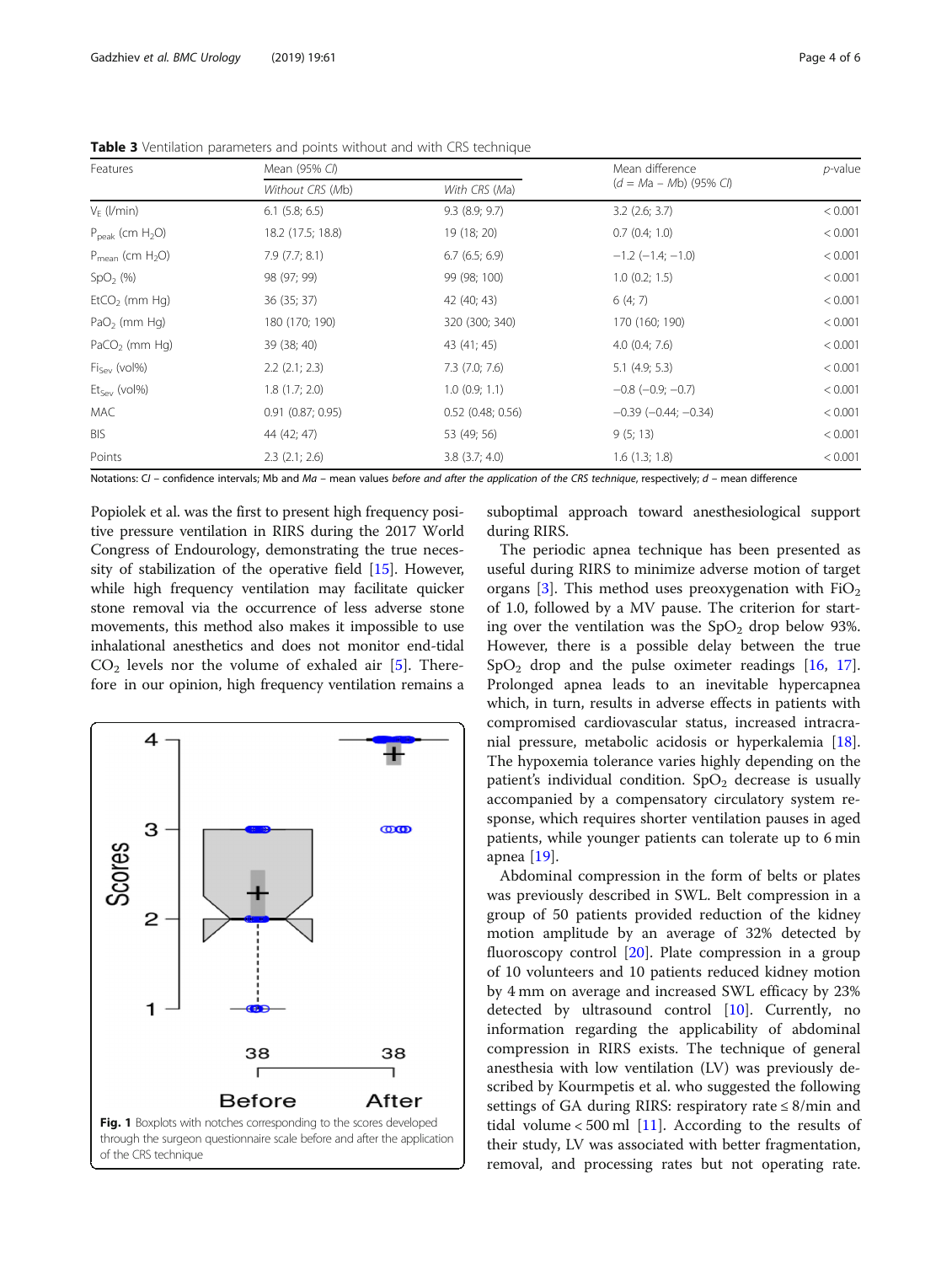<span id="page-4-0"></span>

Although end-tidal CO2 in the LV group was 50 mmHg this finding was not associated with clinical side effects. However, this level of end-tidal CO2 is defined as mild hypercapnia and may cause possible negative health consequences [[21\]](#page-5-0).

Our technique of combined two respiratory approaches, consisting of HFJV and SVMV, which thereby provided significantly better conditions for stone dusting assessed by expert urologists, all while precluding the development of hypercapnea. No CRS associated complications developed during or after the operation. In order to avoid any the following preventive measures were undertaken: the insufflation catheter was inserted through a sealed adapter into the tracheal tube thus, direct contact of the catheter with the trachea was excluded; development of tracheitis described in the literature is more attributed to the use of machines without gas conditioning option and the use of high pressure. We used "ZisLINEJV-100" machine with the air conditioning option and low working pressure of 0.3–0.6 bar; the heat and moisture exchanger filter was used in a closed respiratory circuit (Fig. 2).

Worth to mention disadvantages of CRS: expenditures associated with the cost of one insufflation catheter per patient; the necessity of purchasing HFJV machine; the inability to control the concentration of oxygen (FiO2) in some HFJV machines.

Our study has several limitations. First, our sample size was restricted to 38 patients. Despite this, we were able to demonstrate a statistically significant difference using the developed surgeon questionnaire scale; indicating that the use of CRS was beneficial. Secondly, our study lacks objective criteria for evaluation such as operating or fragmentation and dusting rates. However, we have deliberately simplified our study protocol due to the fact that variables such as fragmentation and dusting rates are inherently dependent on factors such as stone size, stone density, renal anatomy, the surgeon's expertise, where the main factor being assessed in this study was operative field stability. Lastly, we didn't corroborate our findings with the stone free rates of patients since we sought only to assess the feasibility and safety of reducing respiratory kidney motion and thus providing better conditions for intracorporeal lithotripsy. Due to the limitations of this pilot study, additional investigation will be needed to address the aforementioned concerns.

#### Conclusions

Our impression is that according to the urologist assessment the novel combined respiratory approach consisting of HFJV and SVMV provides better conditions for stone dusting through reduced respiratory kidney motion and is not associated with adverse health effects or complications. Further larger sample studies are needed to confirm these findings and elucidate its effect on stone free rates.

#### Abbreviations

CRS: Combined respiratory support; GA: General anesthesia; HFJV: High frequency jet ventilation; MV: Mechanical ventilation; PA: Periodic apnea; RIRS: Retrograde intrarenal surgery; SVMV: Small volume mechanical ventilation; SWL: Shockwave lithotripsy

#### Acknowledgements

Not applicable.

#### Authors' contributions

NG - Study conception & design and manuscript writing. UO - Study conception & design and manuscript writing. LK - Data collection and analysis. SPa - Study conception & design and manuscript writing. GA - Data collection and analysis. SPe - Study conception & design and manuscript writing. CMC - Manuscript writing and editing. ZO - Study conception & design, and manuscript writing. All authors read and approved the final manuscript.

#### Funding

None. There was no funding to support this study or publication.

#### Availability of data and materials

The datasets used and/or analyzed during the current study are available from the corresponding author on reasonable request.

#### Ethics approval and consent to participate

Local ethics committee (Pavlov First Saint Petersburg State Medical University, Russia) approval was obtained to conduct this study. All patients provided written consent to participate in the study.